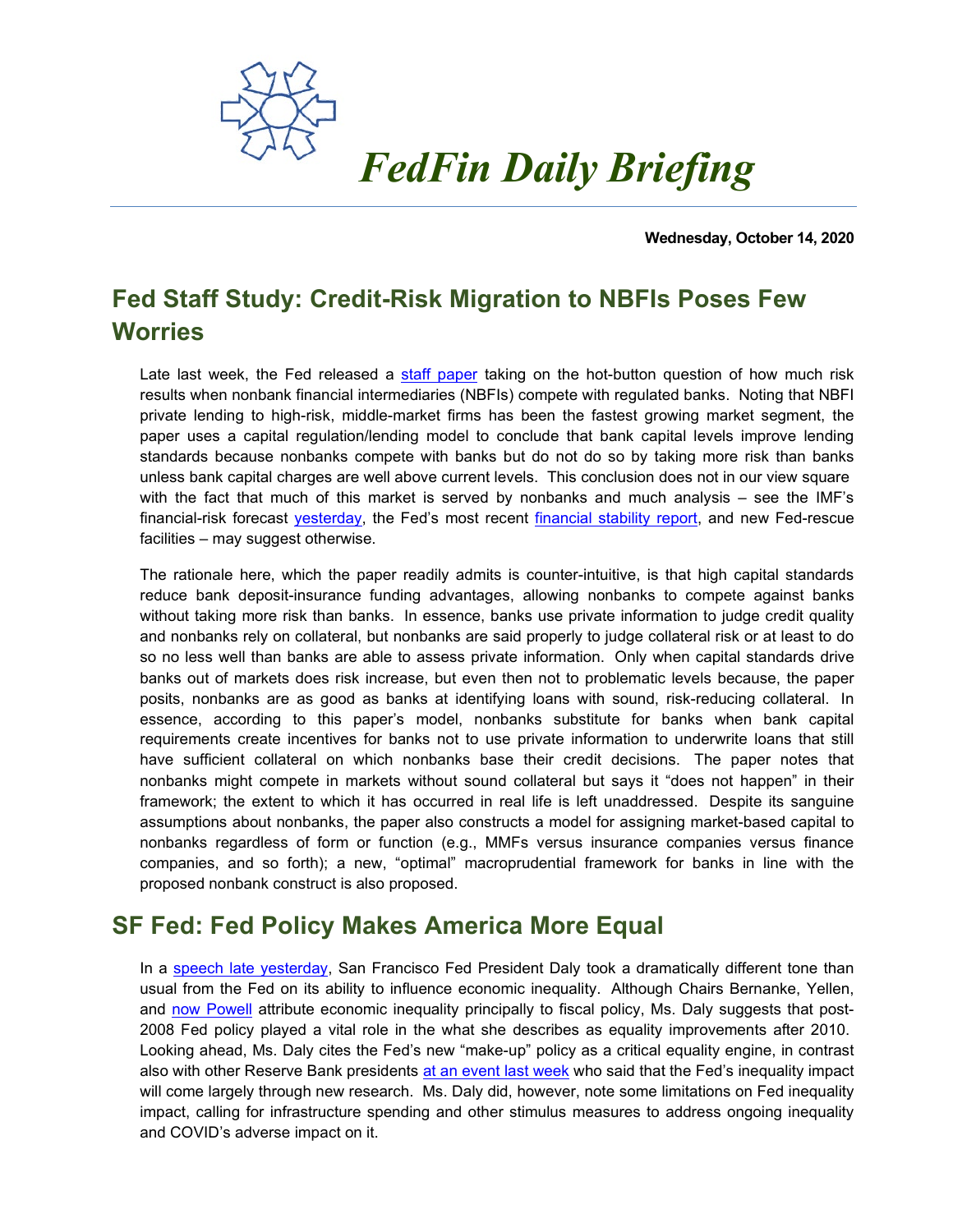#### **FSB Continues Low-Level Work on Market Fragmentation**

Continuing a series of reports to the G20, the FSB today [detailed](https://www.fsb.org/wp-content/uploads/P141020-2.pdf) ongoing work to address market fragmentation. Little in it is new, with the FSB reiterating ongoing actions such as its TBTF consultation [\(see FSM Report](https://www.fedfin.com/dmdocuments/tbtf23.pdf) **TBTF23**), but the report today does reinforce ongoing negotiations designed to reduce ring-fencing. Work thus continues on how to identify unallocated internal TLAC [\(see FSM](https://fedfin.com/wp-content/uploads/2020/09/TLAC7.pdf)  [Report](https://fedfin.com/wp-content/uploads/2020/09/TLAC7.pdf) **TLAC7**) to provide technical guidance to cross-border resolution authorities. Research also continues on the extent to which the COVID crisis has accelerated market fragmentation and how these measures could be unwound without fragmentation effects.

### **FOMC Proposes Technical Changes to FOIA Procedures**

The FOMC [today](https://www.federalreserve.gov/newsevents/pressreleases/files/other20201014a1.pdf) proposed what it describes as technical changes to its rules governing FOIA procedures. These would implement non-substantive updates to make the FOMC's FOIA procedures consistent with current practice, incorporating recent changes in both law and guidance. They also incorporate formatting- and language-related changes to the FRB's FOIA procedures effective tomorrow. Comments are due 60 days after *Federal Register* publication.

## **Quarles: Year-End Release of Bank-Specific CCAR Results, NBFI Review is Wide, Slow-Go**

FRB Vice Chair for Supervision Quarles [today](https://www.federalreserve.gov/newsevents/speech/quarles20201014a.htm) defended the FRB's decision to suspend stock repurchases and limit dividends through the fourth quarter, arguing that economic uncertainty combined with widely-varied bank outcomes require capital preservation. However, countering one source of criticism, the vice chairman said also that bank-specific results will be released before the end of the year, disclosures with considerable impact on Fed forward capital-distribution policy and bank strategy. Mr. Quarles also provided an update on the FSB's NBFI vulnerabilities, confirming its focus on MMFs, dealer capacity and willingness to intermediate, core government-bond markets structure in light of leveraged investors, and U.S. dollar cross-border funding fragility. While the FSB's holistic review of the COVID event is due next month, the FSB is not yet prepared to hold any of these factors responsible for March market turmoil. Instead, the review will include a set of proposals for follow-up work on NBFI that will form the basis of a 2021 workplan focused on better understanding the sector, its vulnerabilities, and macroprudential options.

#### **Recent Files Available for Downloading**

The following reports and analyses have been sent to retainer clients recently. Copies are also available to retainer clients on the Archives section of Federal Financial Analytics' website: [www.fedfin.com](http://www.fedfin.com/) or clients may obtain the reports/analyses by e-mailing [requests@fedfin.com](mailto:requests@fedfin.com) giving the requested item name, firm, and e-mail address. To learn more about GSE Activity Reports, click: [http://www.fedfin.com/index.php?option=com\\_content&view=article&id=18&Itemid=18](http://www.fedfin.com/index.php?option=com_content&view=article&id=18&Itemid=18)

> **Federal Financial Analytics, Inc. 2101 LStreet, N.W. – Suite 300, Washington, D.C. 20037 Phone (202) 589-0880 E-mail:** [info@fedfin.com](mailto:info@fedfin.com)[www.fedfin.com](http://www.fedfin.com/)

**© 2020. Federal Financial Analytics, Inc. All rights reserved.**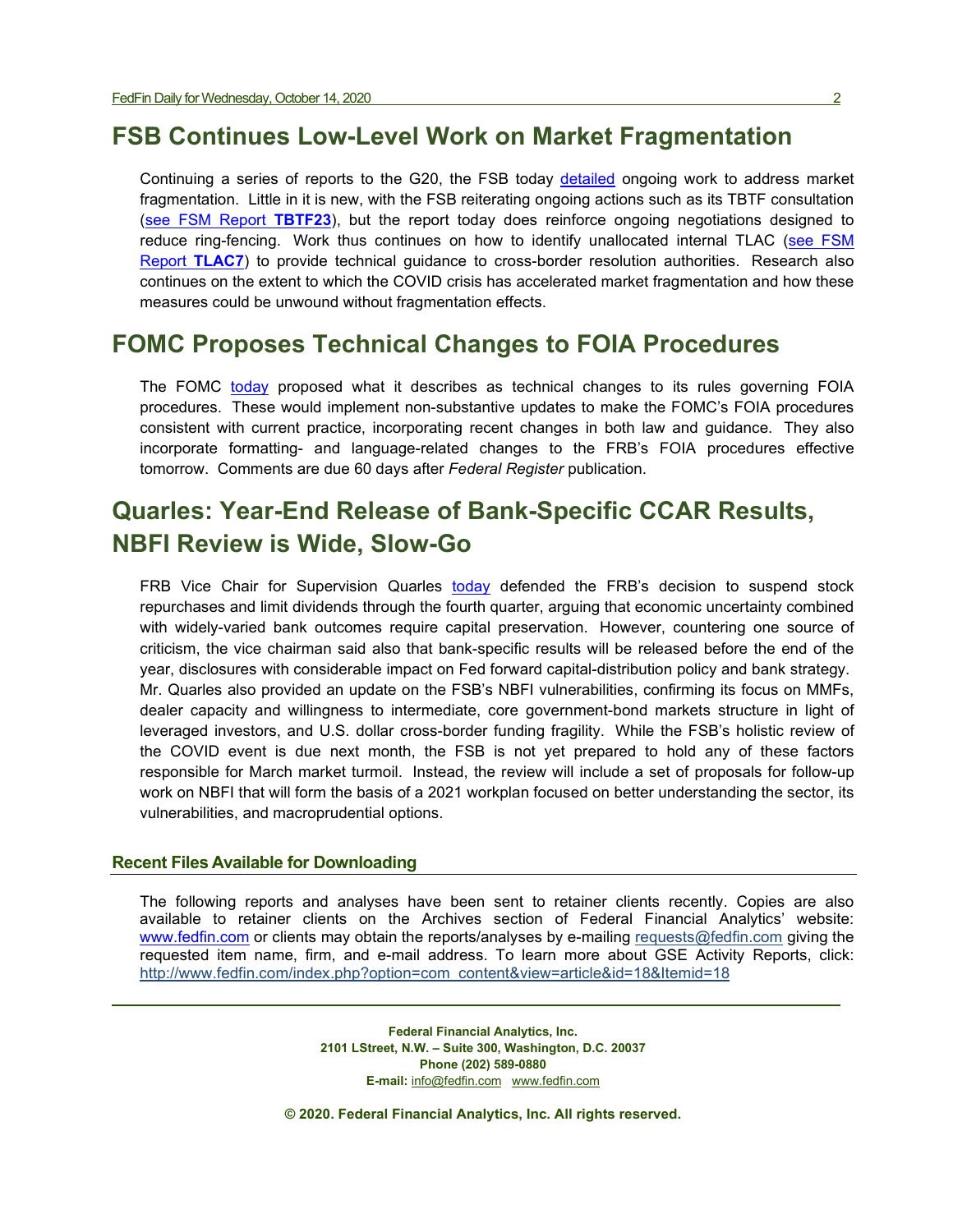- **ERA30:** Following opposition to the OCC's CRA rewrite, the FRB has proposed an initial construct that takes some elements of the OCC's approach and adds further and in some cases different provisions to craft what the Fed hopes will become an inter-agency CRA construct in 2021.
- **► [BIGTECH](https://fedfin.com/wp-content/uploads/2020/10/BIGTECH.pdf):** Last week, the House Judiciary Antitrust Subcommittee released a lengthy, high-impact Democratic [report](https://judiciary.house.gov/uploadedfiles/competition_in_digital_markets.pdf) calling for structural changes to the nation's biggest tech-platform companies.
- **[GSE-100820:](https://fedfin.com/wp-content/uploads/2020/10/GSE-100920.pdf)** As will soon be detailed in an our in-depth report, the Federal Reserve's long-awaited [CRA proposal](https://www.federalreserve.gov/aboutthefed/boardmeetings/files/cra-fr-notice-20200921.pdf) is a comprehensive rewrite that, while preliminary, would dramatically change large bank community-focused lending and investing.
- **EORPGOV31:** In this report, we analyze the strategic implications of enforcement actions against Citibank issued late yesterday by the [Fed](https://www.federalreserve.gov/newsevents/pressreleases/files/enf20201007a1.pdf) and [OCC.](https://www.occ.gov/static/enforcement-actions/ea2020-056.pdf)
- **[CAPITAL226](https://fedfin.com/wp-content/uploads/2020/10/CAPITAL226.pdf)**: In conjunction with numerous changes to its supervisory stress test (CCAR) for the largest U.S. banking organizations in response to COVID, the Federal Reserve is seeking comment on structural changes to current capital-planning requirements.
- **[GSE-100120](https://fedfin.com/wp-content/uploads/2020/10/GSE-100120.pdf)**: A troubling new IMF staff paper looks at U.S. housing policy since COVID to uncover some worrisome aggregate and distributional effects.
- **► [CRYPTO15](https://fedfin.com/wp-content/uploads/2020/09/CRYPTO15.pdf):** Continuing Acting Comptroller Brooks' efforts to enhance innovation at national banks and federal savings associations, the agency has now authorized these institutions to hold reserves associated with certain stablecoin offerings.
- **GSE-092820**: Following its [morning meeting,](https://fedfin.com/wp-content/uploads/2020/09/Daily092520.pdf) FSOC late Friday released the staff [statement](https://home.treasury.gov/news/press-releases/sm1136) expressing its near-term decision on systemic risk in the secondary mortgage market.
- **[AML132](https://fedfin.com/wp-content/uploads/2020/09/AML132.pdf)**: FinCEN is beginning a process that, while apparently not revising or eliminating any existing anti-money laundering (AML) requirements, would add an over-arching principle that AML programs be efficient, "reasonably-designed," and capable of providing high-quality information to law enforcement and other government entities.
- **[COVID15](https://fedfin.com/wp-content/uploads/2020/09/COVID15.pdf)**: HFSC's second CARES Act-required hearing with Treasury Secretary Mnuchin and FRB Chair Powell continued to stress the theme that has become apparent ever since negotiations on a Phase IV relief bill stalled: Democrats primarily want additional direct fiscal support and Republicans are pushing for adjustments to existing relief programs funded by unused 13(3) Treasury backstops.
- **[GSE-092220](https://fedfin.com/wp-content/uploads/2020/09/GSE-092220.pdf)**: As usual, FHFA's [new strategic plan is](https://www.fhfa.gov/AboutUs/Reports/ReportDocuments/FHFA_StrategicPlan_9222020.pdf) more rhetorical than real. Still, it has a noteworthy emphasis on ending the conservatorship, promulgating new standards, and enhancing inclusion not just at the GSEs and within FHFA, but also in credit access.

**Federal Financial Analytics, Inc. 2101 LStreet, N.W. – Suite 300, Washington, D.C. 20037 Phone (202) 589-0880 E-mail:** [info@fedfin.com](mailto:info@fedfin.com)[www.fedfin.com](http://www.fedfin.com/)

**© 2020. Federal Financial Analytics, Inc. All rights reserved.**